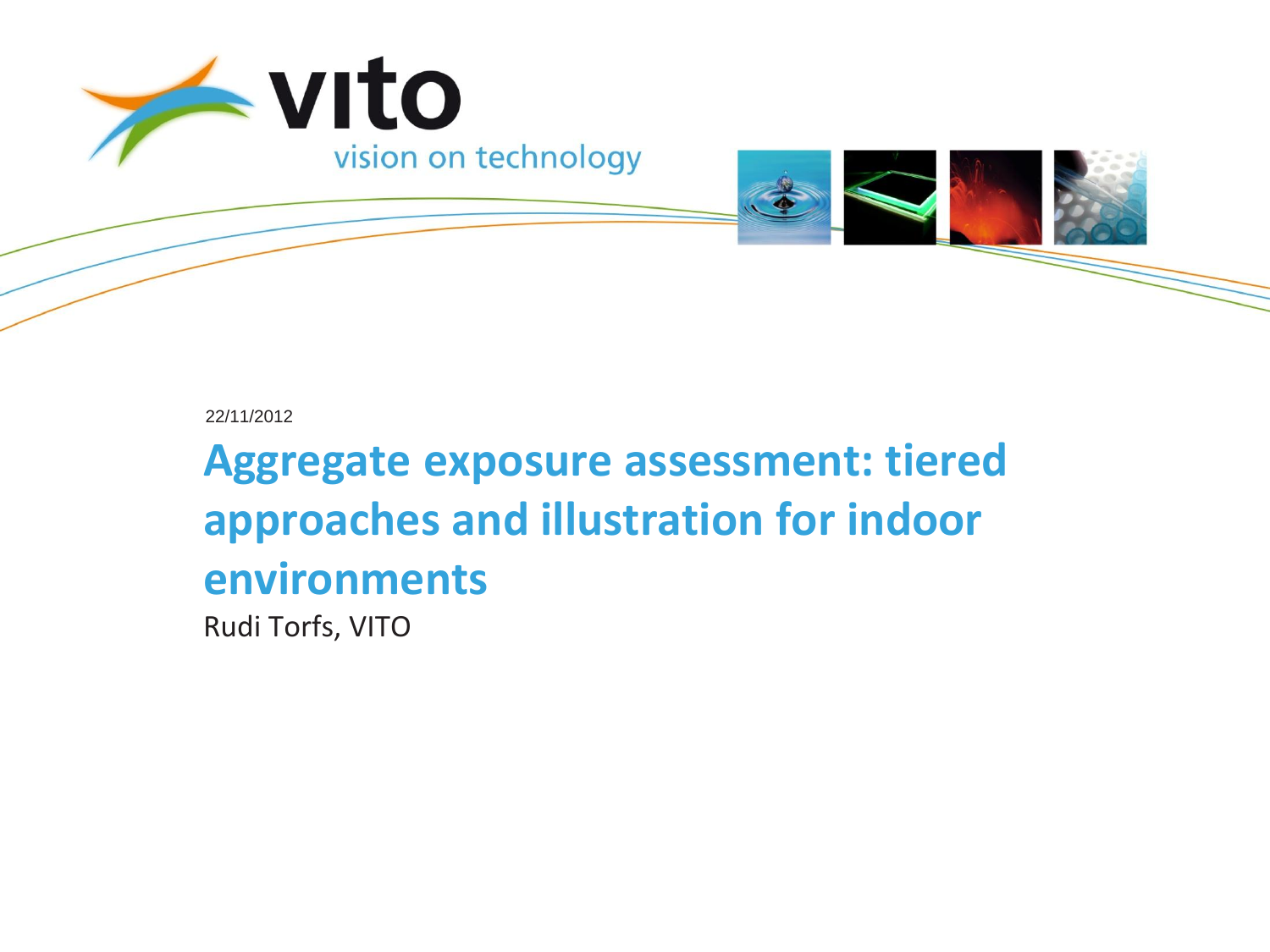# **CEFIC-LRI projects B4-CERTH & B5-THL (2010-2012)**



# **Integrated Exposure For Risk Assessment In Indoor Environments**

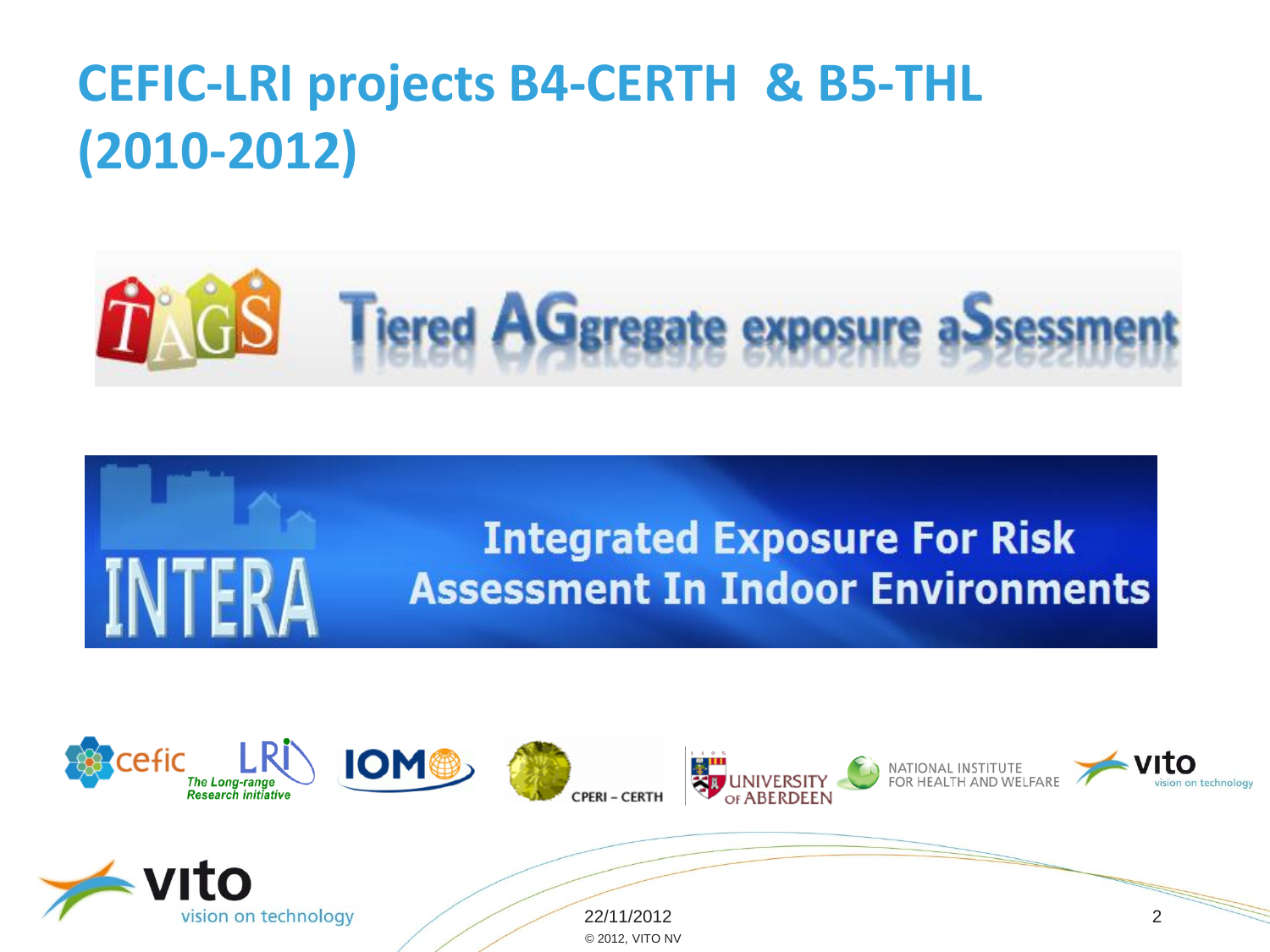AEA: an assessment of exposure to a single agent from all potential sources and pathways (the physical course taken by an agent as it moves from a source to a point of contact with a person) and the related exposure routes



22/11/2012 3 © 2012, VITO NV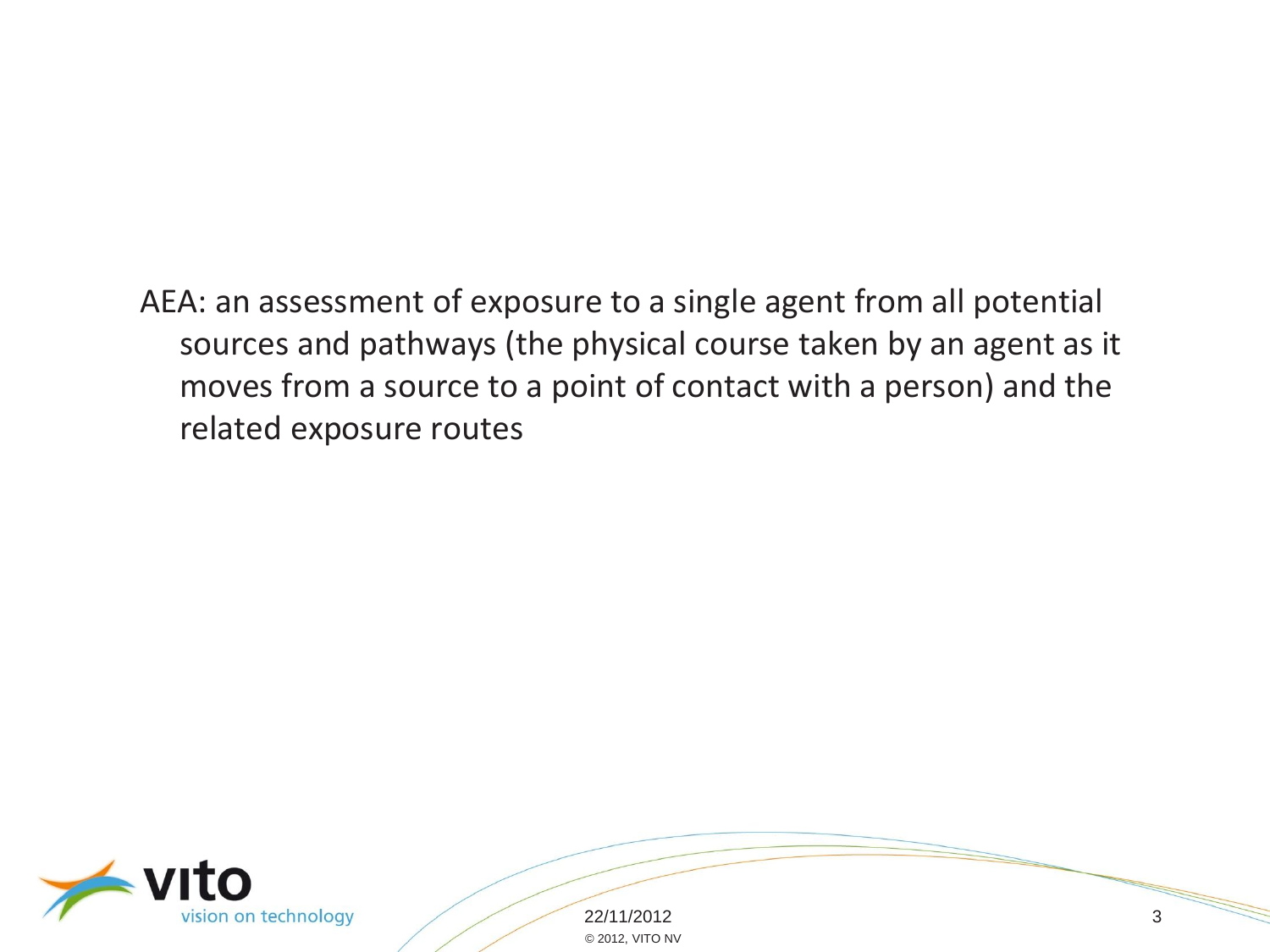#### **Context**

- » ECETOC: Contribute to the development of a pragmatic, realistic, and science-based framework for the risk assessment of chemical mixtures.
- » CEFIC-LRI: 21st Century Approaches to Risk Sciences
	- » Health impact of complex environments
	- » Exposure to mixtures, from multiple sources, indoor…
- $\triangleright$  Why?  $\rightarrow$  the need to have a better representation of exposure
	- » REACH (Biocides, food safety…)
	- » Moving towards integrated exposure science ('the exposome')





22/11/2012 4 © 2012, VITO NV

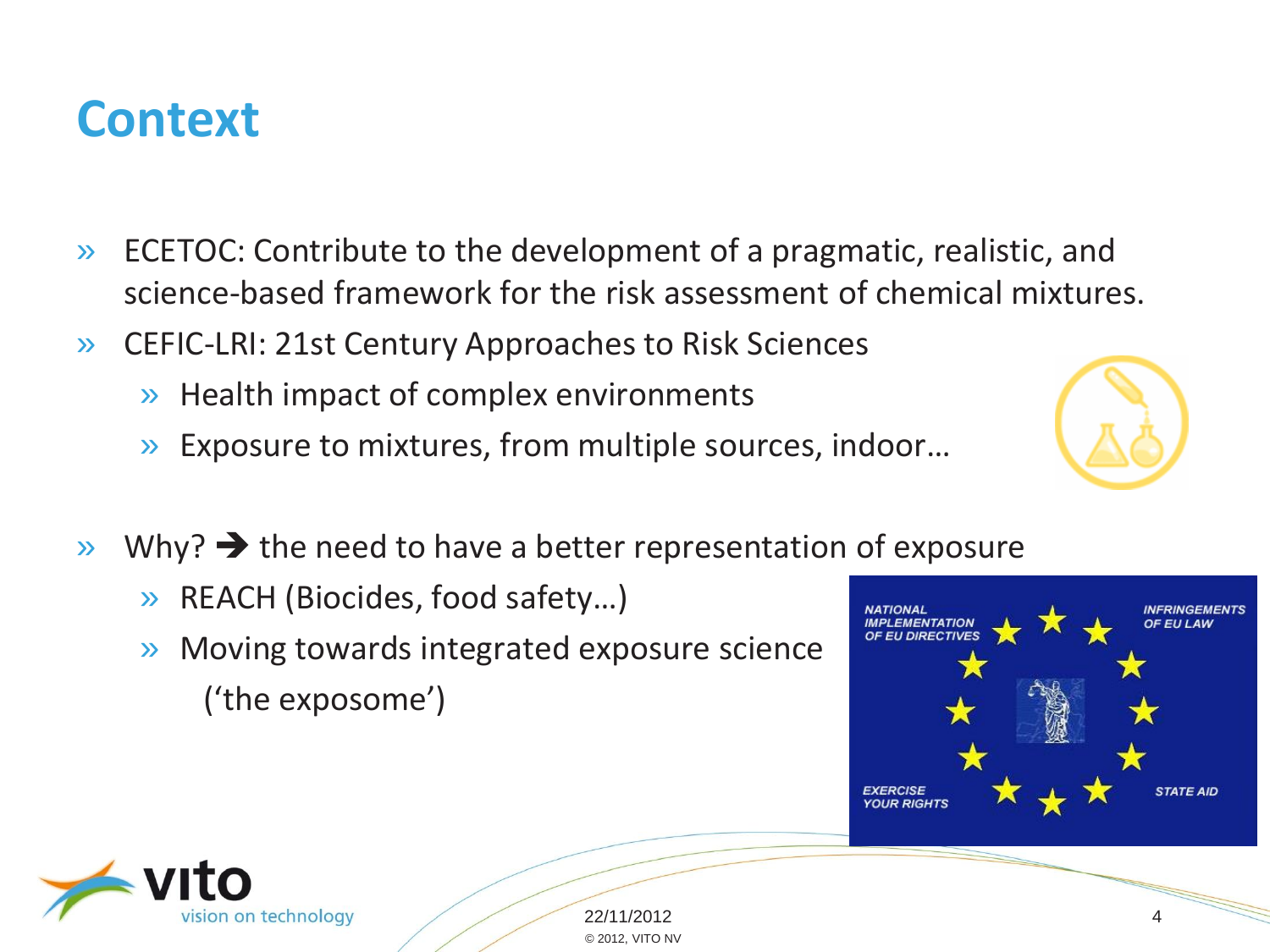#### **Challenges**

- » Quantifying all possible sources, pathways and routes of exposure can become a very complex task in terms of data collection, data assessment, exposure modelling and – not least – verification.
	- » TAGS to provide a 'decision structure'
	- » When to go to higher tiers
- » Partial or incomplete tools to evaluate a full AEA
	- » ECETOC-TRA
	- » Full chain modelling tools (INTERA)
- » Inconsistent ways to evaluate adequacy of models and data
	- » Verification strategy in TAGS



22/11/2012 5 © 2012, VITO NV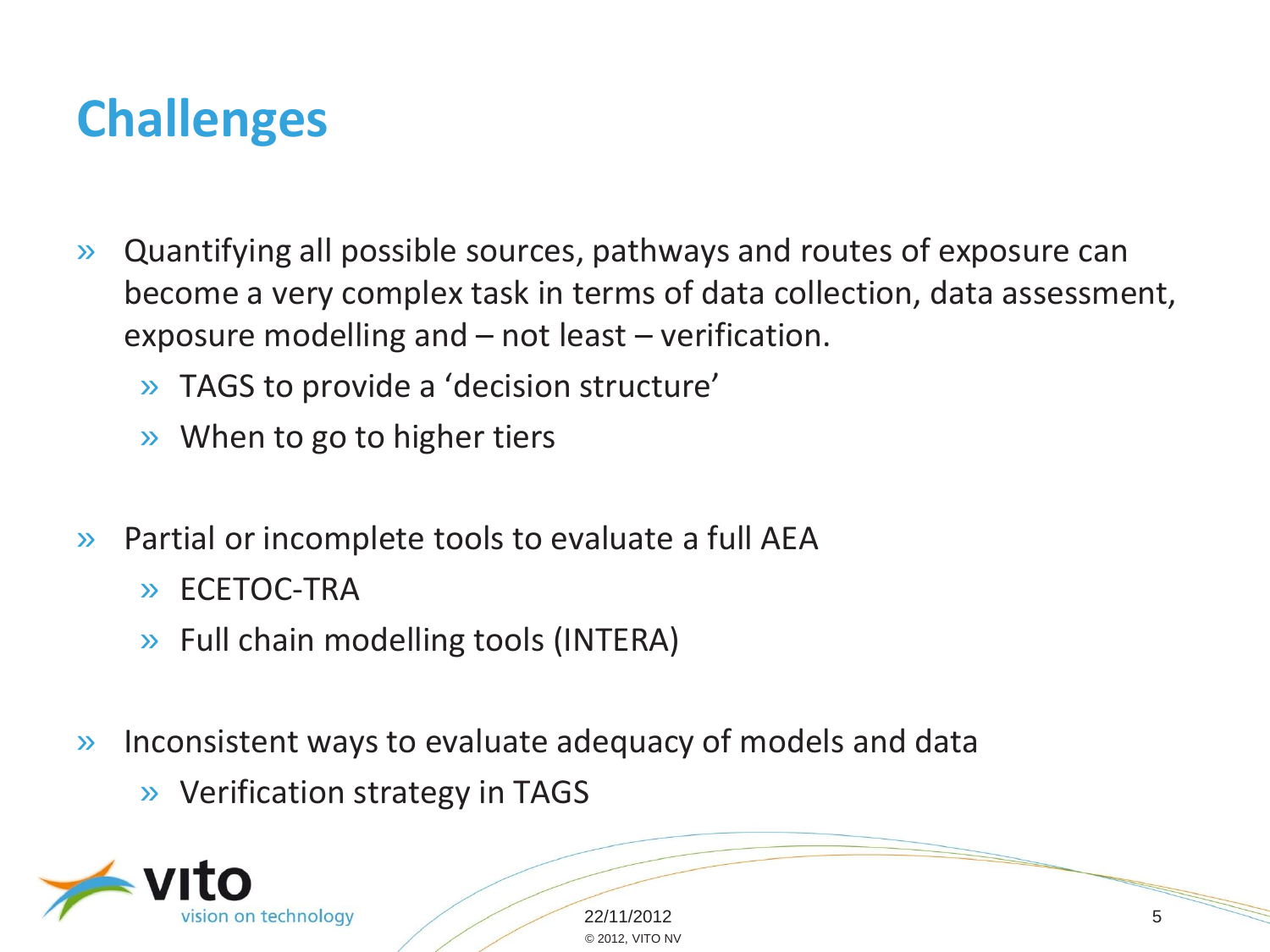#### **The Tiered Aggregate Approach (TAGs) - within Exposure Scenario**

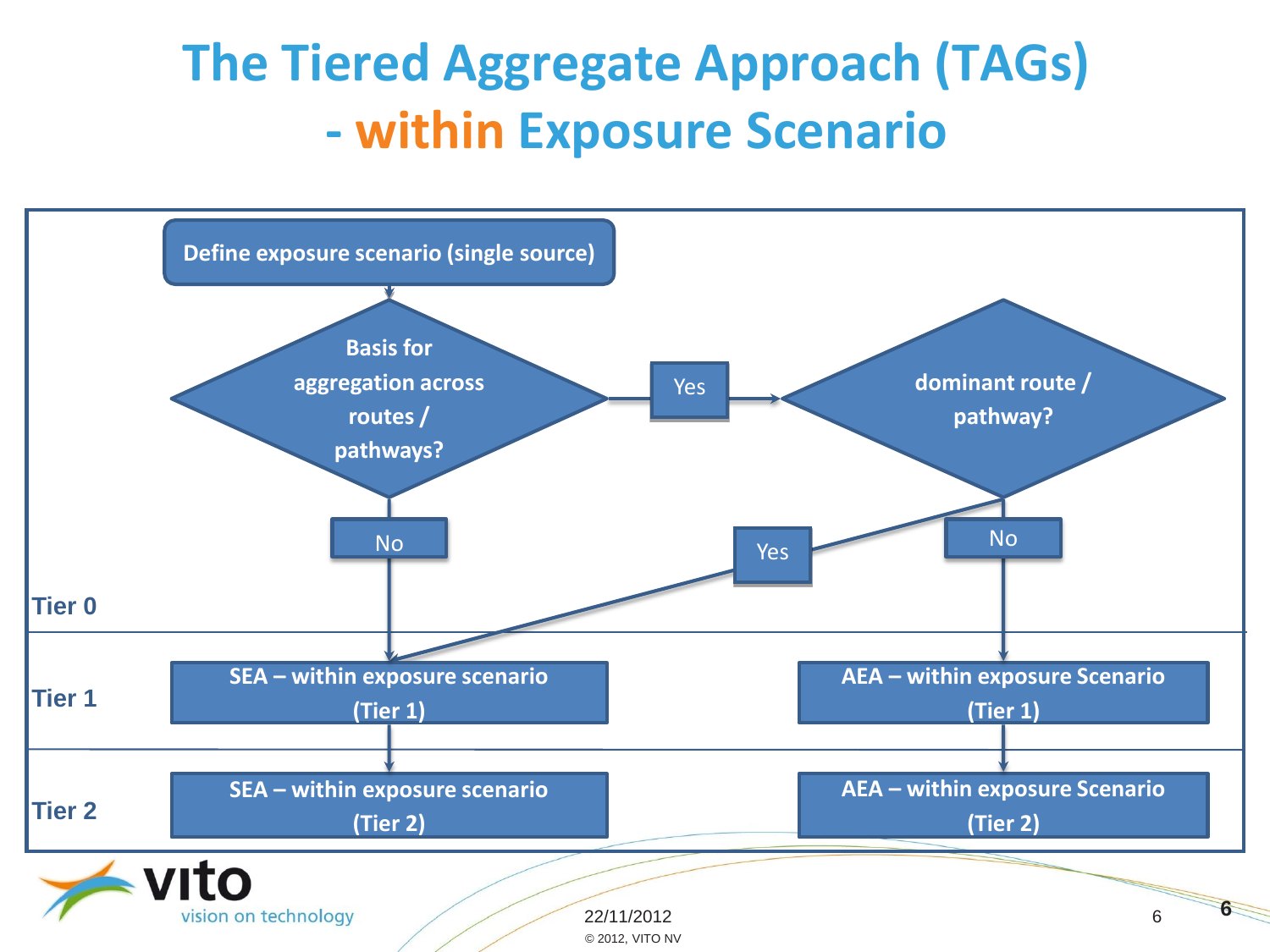#### **The Tiered Aggregate Approach (TAGs) - within Exposure Scenario**

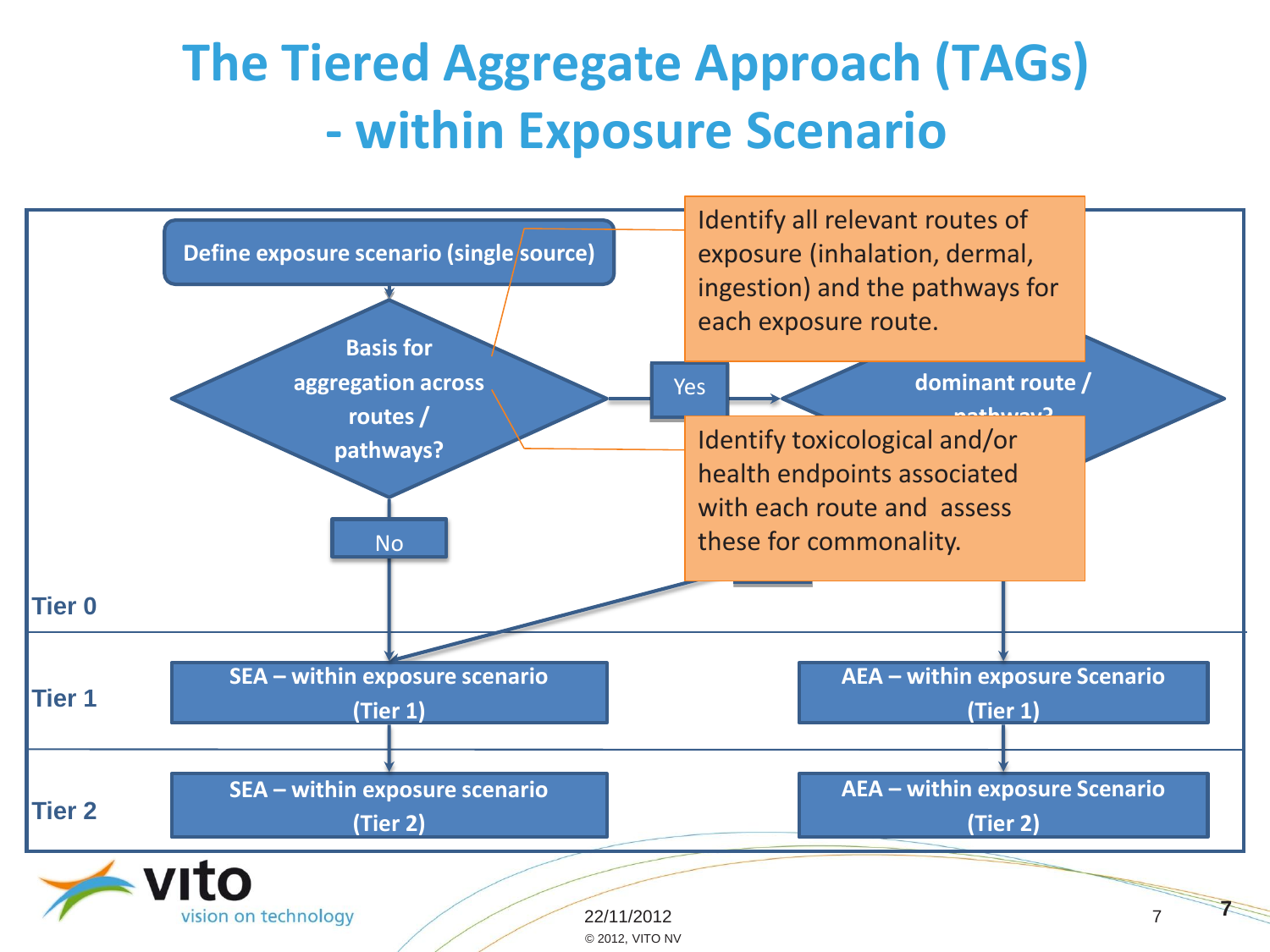## **The Tiered Aggregate Approach (TAGs) - within Exposure Scenario**

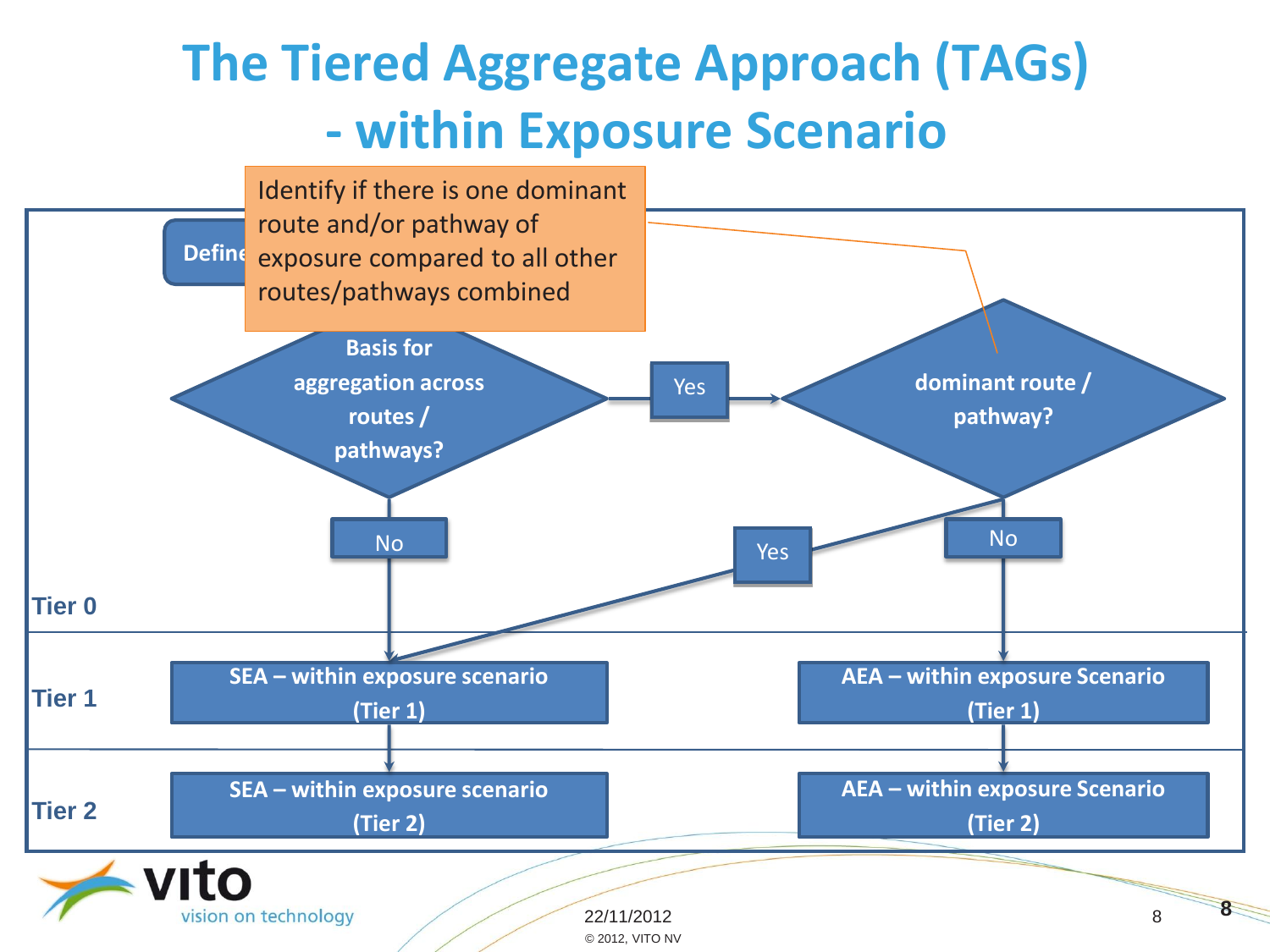## **The Tiered Aggregate Approach (TAGs) - across Exposure Scenarios**

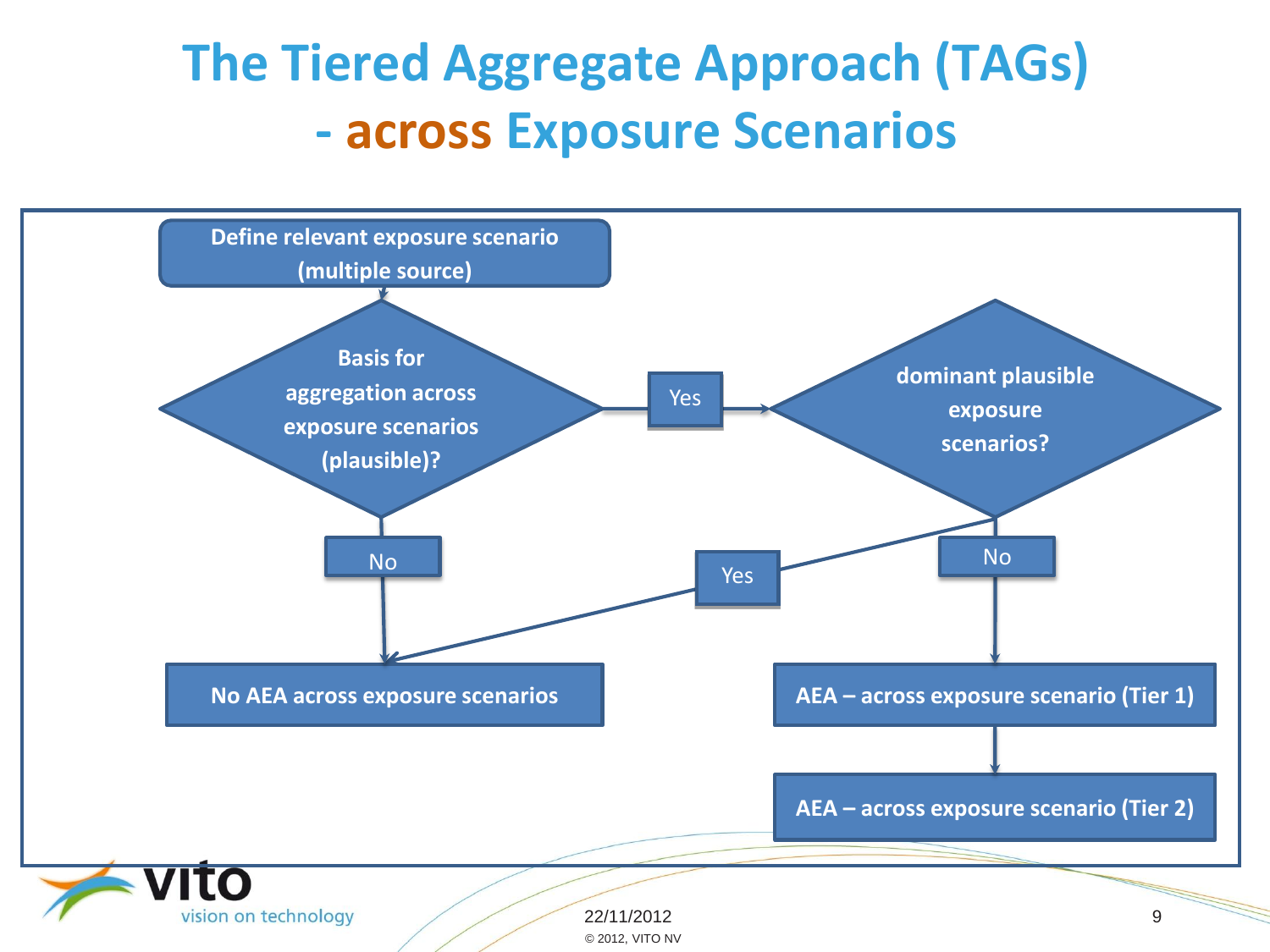## **The Tiered Aggregate Approach (TAGs) - across Exposure Scenarios**

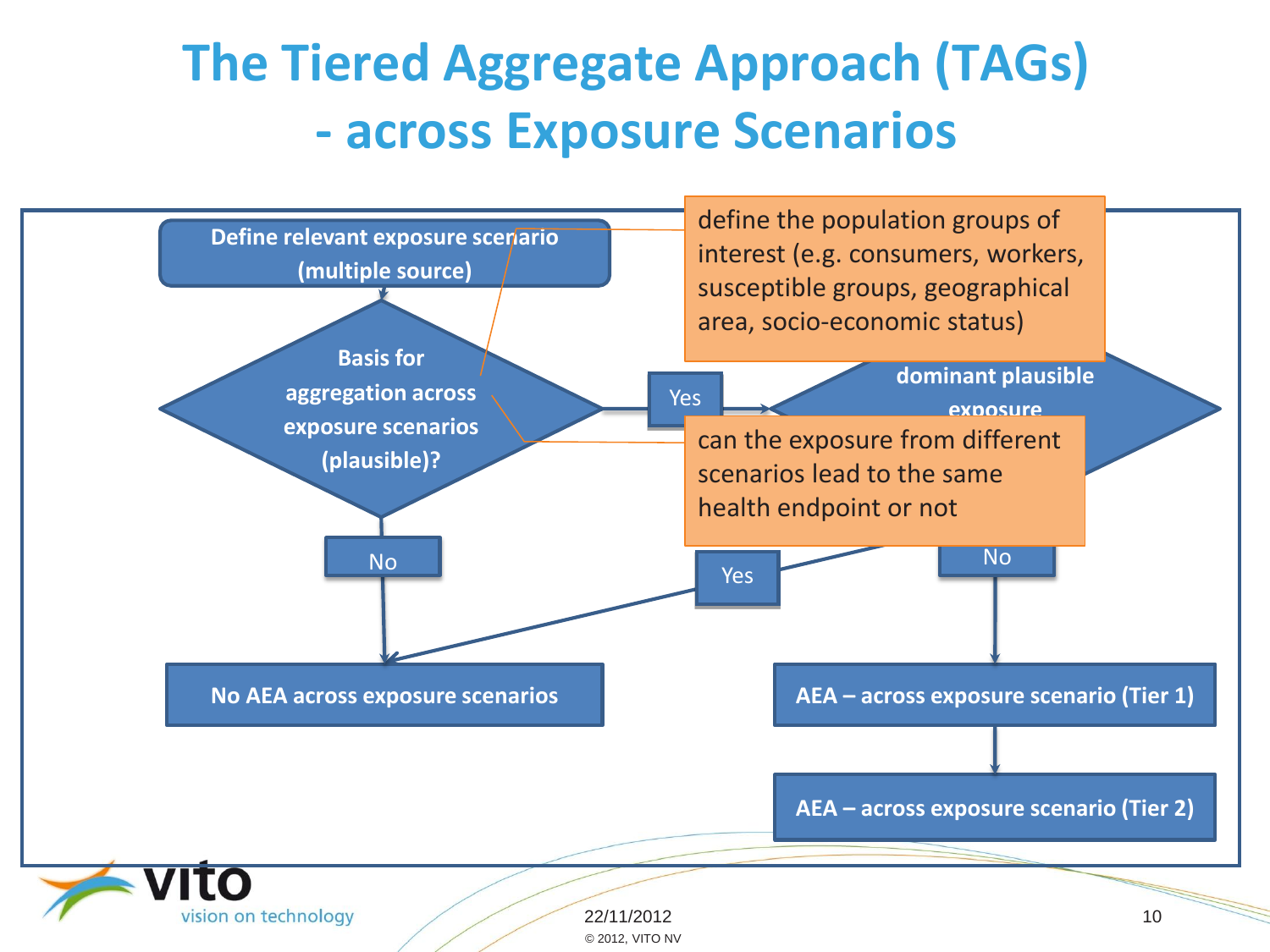#### **The Tiered Aggregate Approach (TAGs) - across Exposure Scenarios**

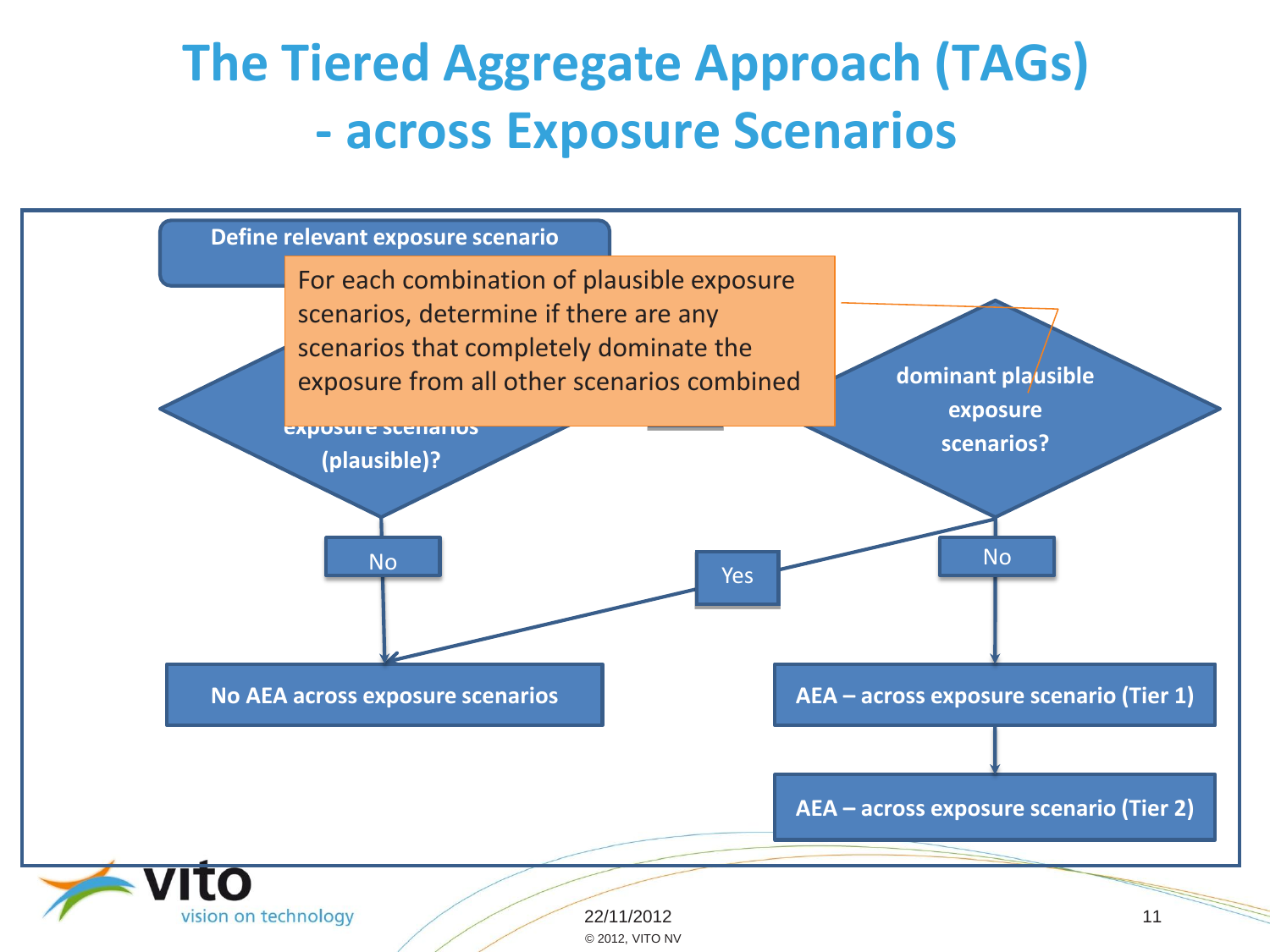# **Tiered approach : next steps**

» Steps to go from TIER 0, via pre-TIER 1 to TIER 1 and further



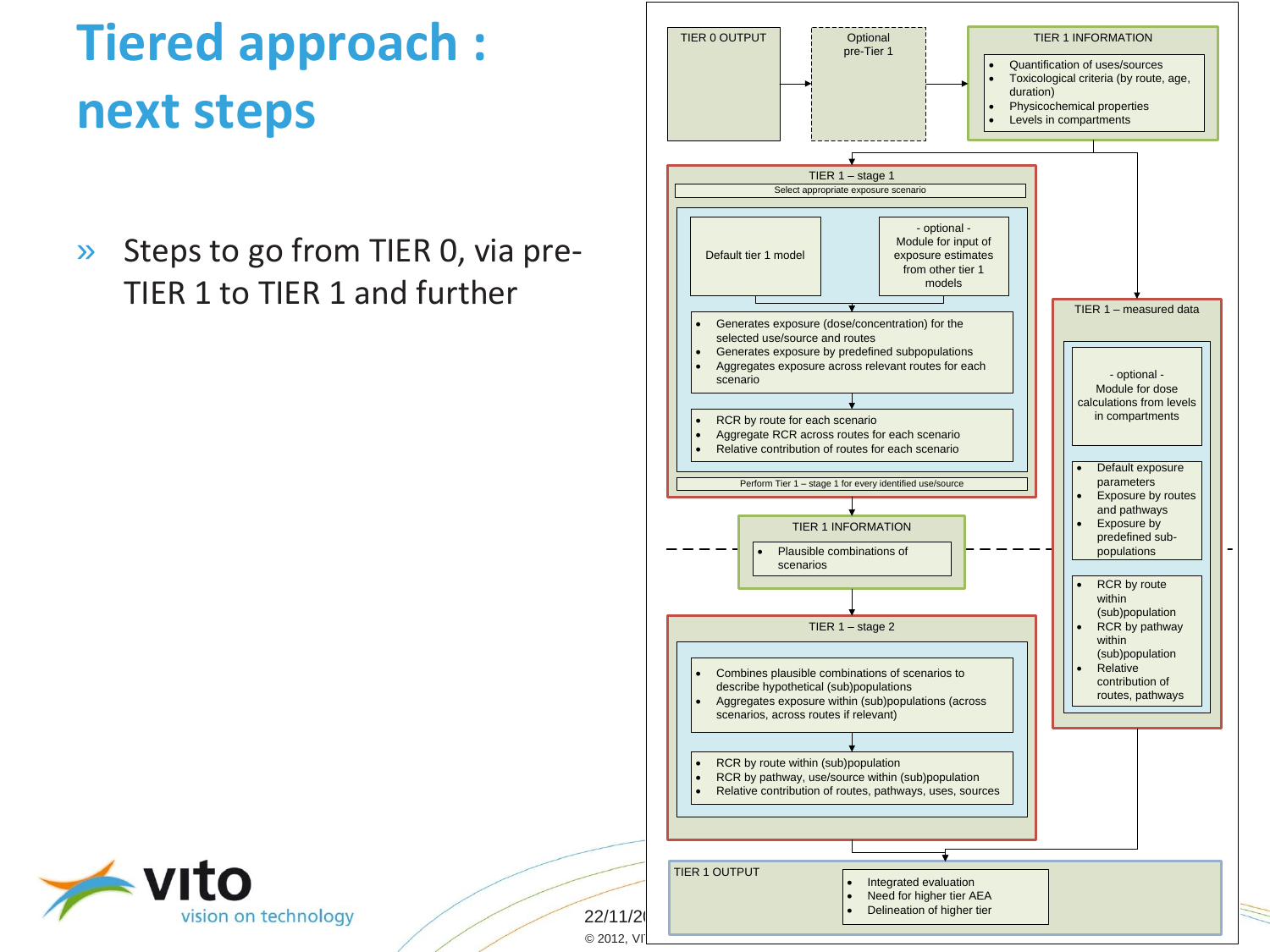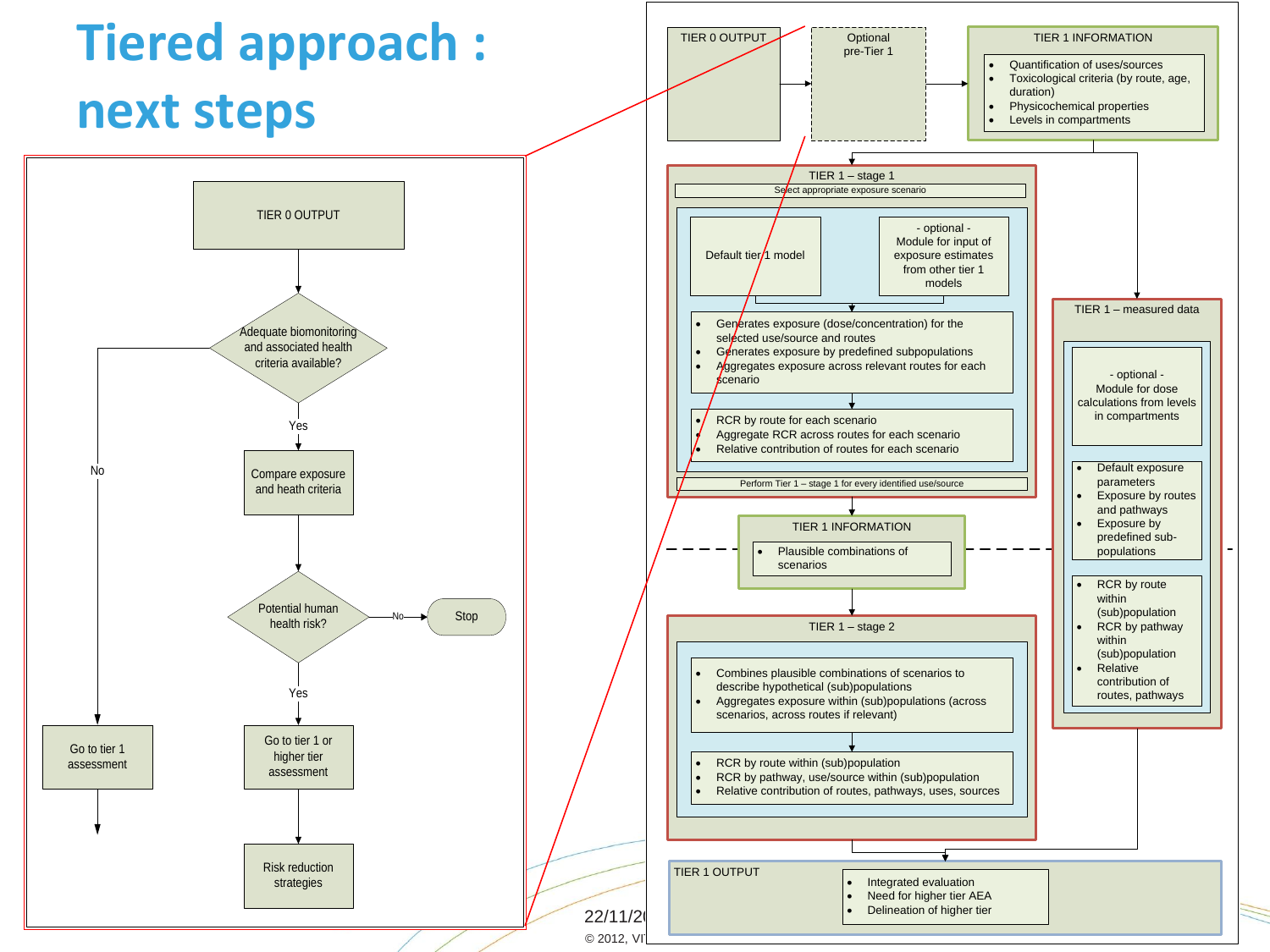#### **Tools for AEA**

- » The current, non-aggregated version of the ECETOC TRA tool forms a good basis for the further development of a Tier 1 tool for AEA.
- » The structure and the current formulas and spreadsheets of the ECETOC TRA tool allow fairly easily the modifications to turn the tool into a more complete AEA tool.
- » In TAGS we suggest modifications to account for:
	- adult and children exposure separately in the consumer module;
	- adult and children exposure separately in the environment module;
	- » aggregate exposure across routes (within scenario);
	- » aggregate exposure across scenarios (and across routes).



22/11/2012 14 © 2012, VITO NV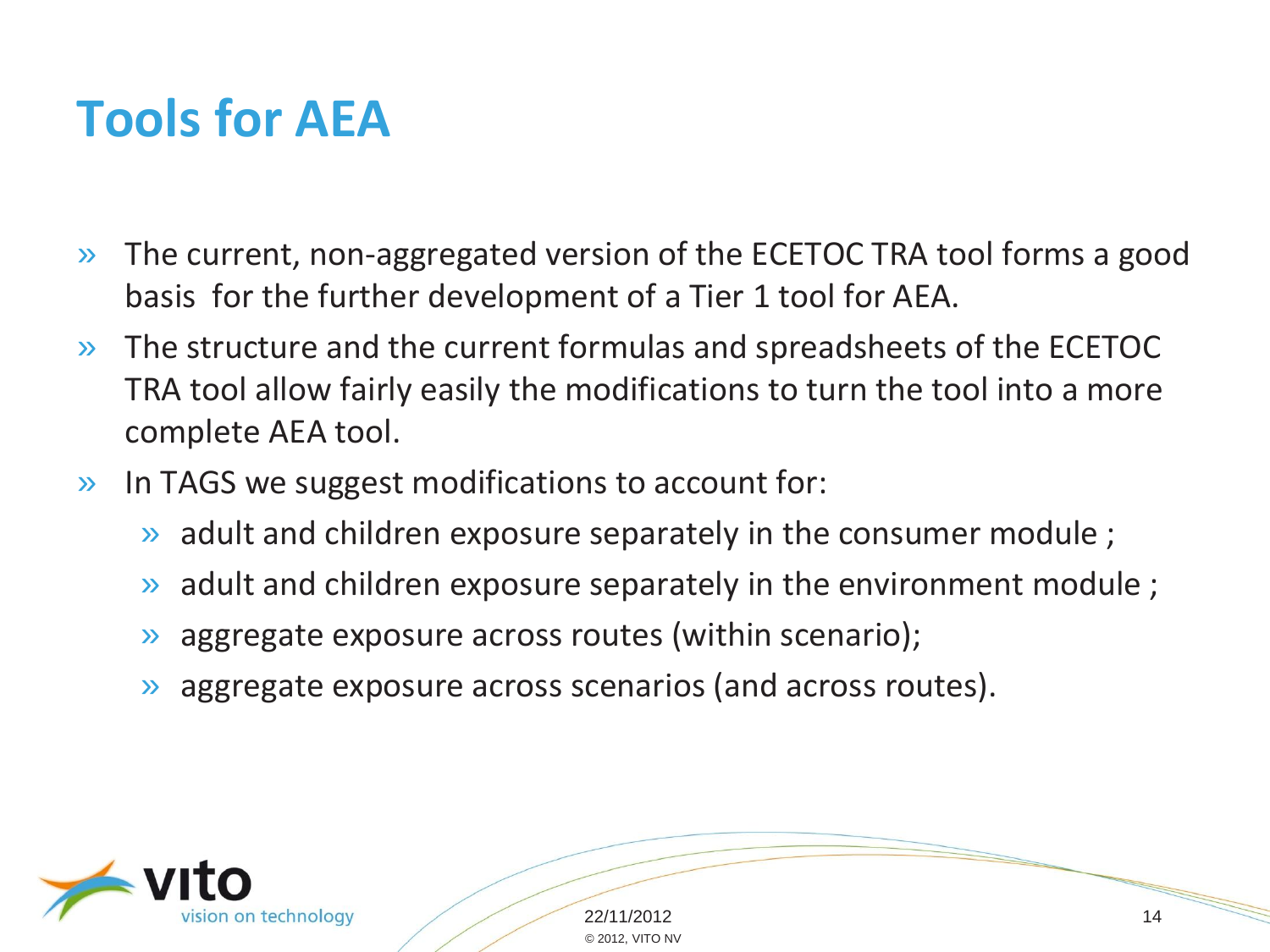#### **Verification strategy**

- » To strengthen the plausibility of the assessment.
- A. verification of the applicability domain of substances and spatial and temporal resolution;
- B. verification of the conceptual model;
- C. verification of the applicability domain of databases and parameters;
- D. verification of model software implementation;
- E. verification of model predictions (assessment verification):
	- » E1. verification of intermediate steps along the source to receptor chain, and
	- E2. verification of by means of biomonitoring data.

|              | validity of conceptual<br>model | validity of<br>implementation | availability of existing<br>data for verification | verification data supporting<br>asssessment |    |
|--------------|---------------------------------|-------------------------------|---------------------------------------------------|---------------------------------------------|----|
| assessment A | major source missing            |                               |                                                   |                                             |    |
| assessment B | ОK                              | not OK                        |                                                   |                                             |    |
| assessment C | OK.                             | OK                            |                                                   |                                             |    |
|              |                                 |                               |                                                   | data inappropriate for                      |    |
| assessment D | OK.                             | OK                            | limited data                                      | verification                                |    |
|              |                                 |                               |                                                   | limited support due to                      |    |
| assessment E | OK.                             | <b>OK</b>                     | OK                                                | inappriate data                             |    |
|              |                                 |                               |                                                   | verification data support                   |    |
| assessment E | OK.                             | <b>OK</b>                     | <b>OK</b>                                         | assessment                                  | 15 |
|              |                                 |                               |                                                   |                                             |    |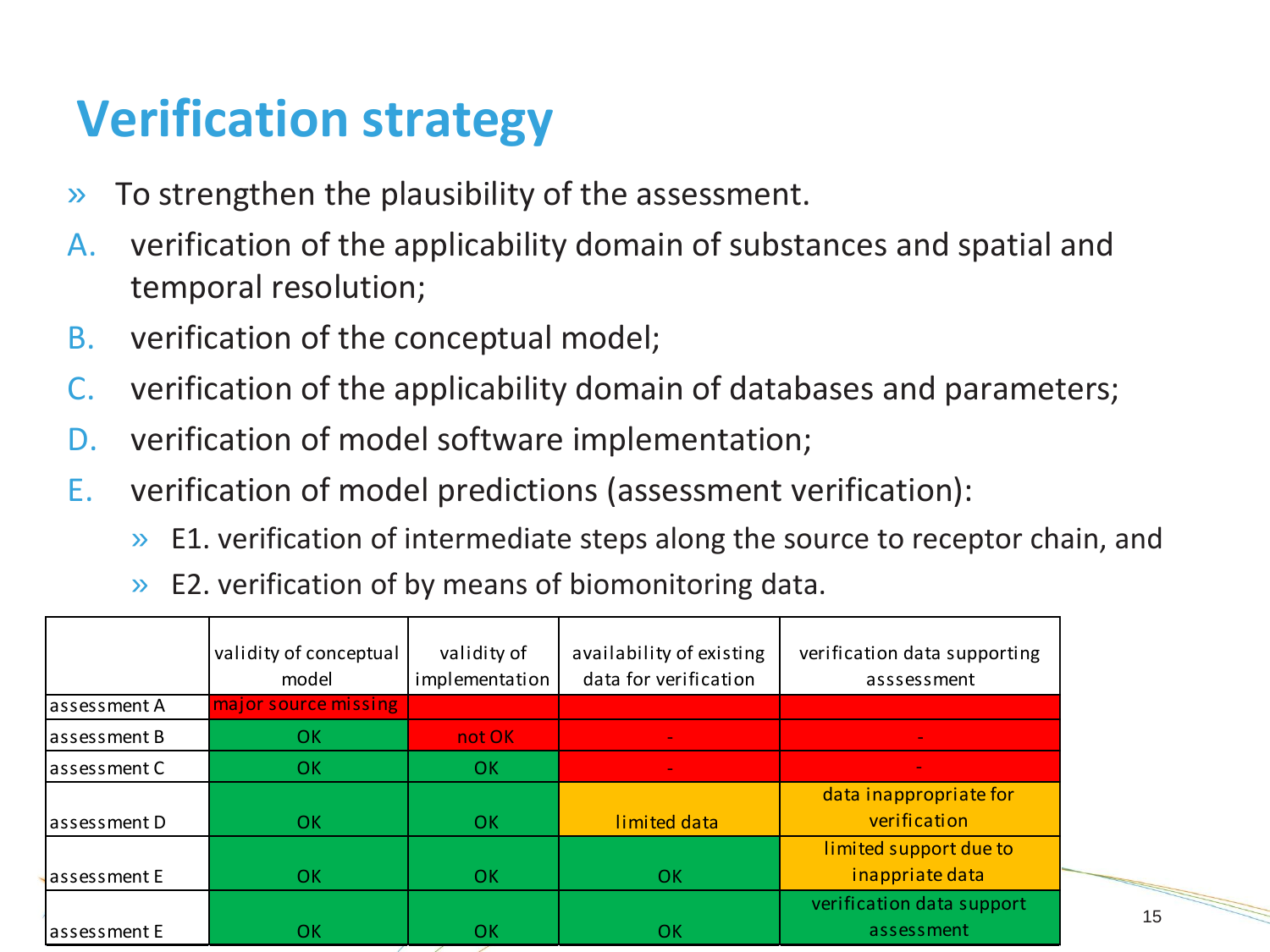# **Illustration of Tiered Aggregate exposure: TAGS BDE 209 case study**

- » TIER 0 : need for aggregation?
	- » Yes : systemic health effects: neurodevelopmental, liver, thyroid and possible contribution from different pathways and routes
- » Pre-TIER 1: Indication of low risk, however:
	- » data for children; lower brominated congeners
- » TIER 1:
	- » ECETOC TRA v2 overconservative
	- » Assessment based on measured levels:
		- » Highly exposed subpopulations
		- » Lacks direct contact with articles
	- » Generation of lower brominated congeners not accounted for
- » TIER 2:
	- » Low to no health risk
	- » Need to account for children in all tiers
	- » Evaluate EFSA dietary methodology and data versus ECETOC TRA dietary data



22/11/2012 16 © 2012, VITO NV



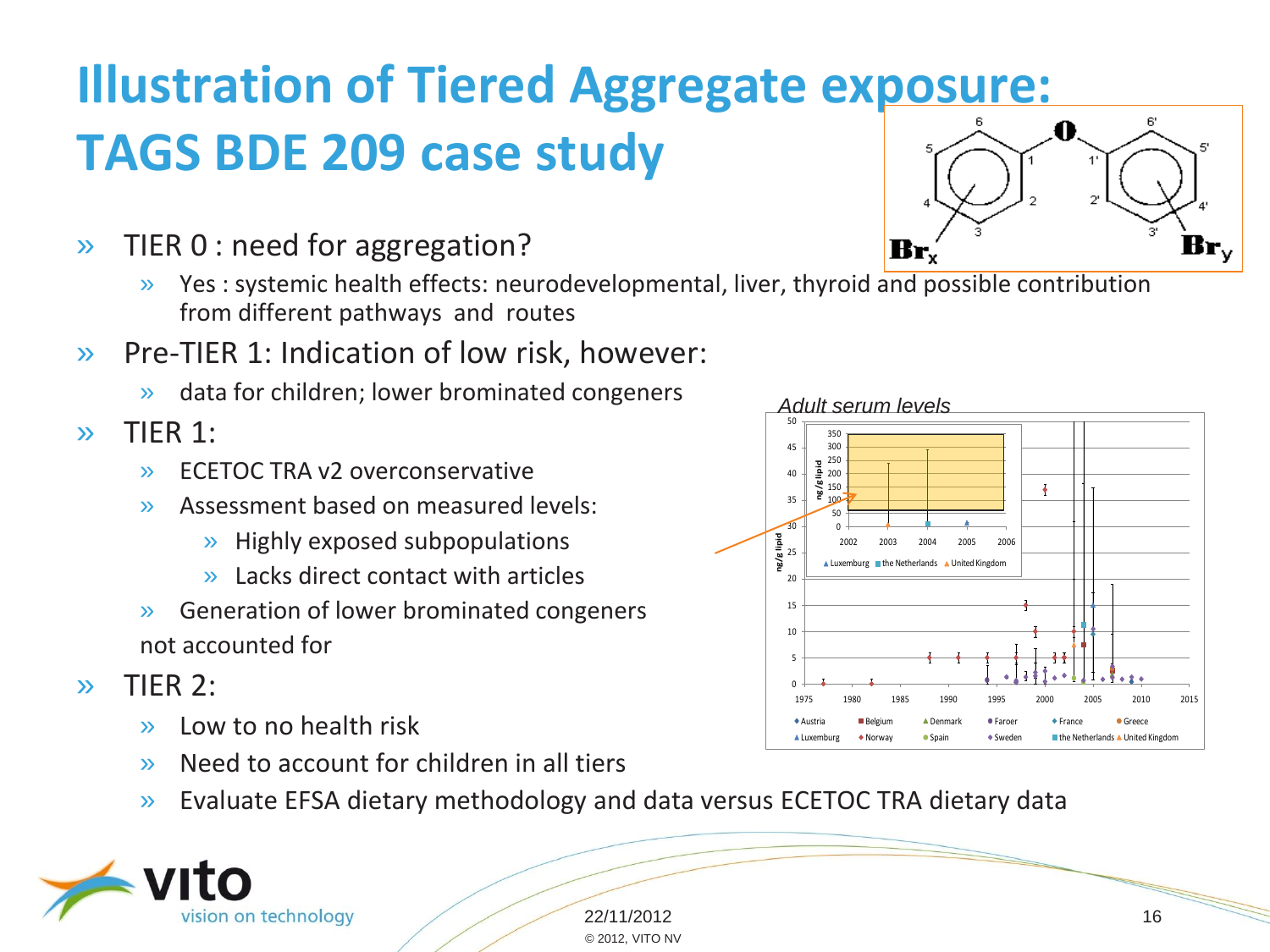#### **Summary**

- » The TAGS project developed a tiered approach to (non-occupational) aggregate exposure assessment, distinguishing three tiers with increasing levels of data needs and complexity.
- » A methodology and process for verification of aggregate exposure assessments is available.
- » A tiered approach guiding the user towards the relevant aspects of aggregation helps to optimize and reduce efforts.
- » Suggestions to improve the ECETOC TRA with TAGS findings
- » Full chain modelling tool has been developed for indoor exposures =INTERA



22/11/2012 17 © 2012, VITO NV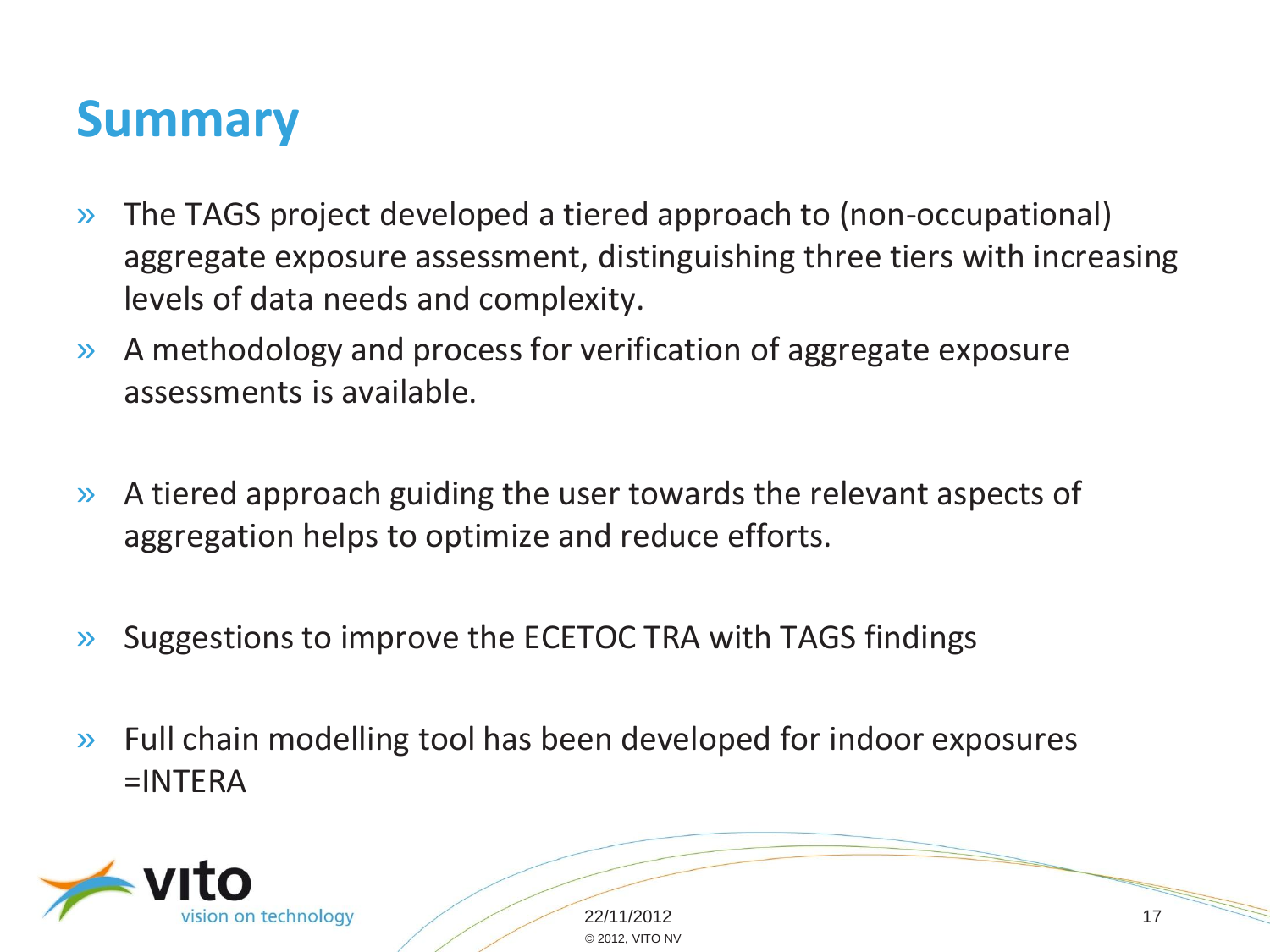# **Integrated Exposure for Risk Assessment in Indoor Environments (INTERA)**

- » The INTERA project (<http://www.intera-home.eu/>) developed and applied a full chain mechanistic modelling approach that includes:
	- » The relations among the sources of contamination (outdoor and indoor), and the levels of indoor contamination.
	- » The modelling of actual exposure to indoor contamination, from source to dose, including internal dose modelling (Physiology Based ToxicoKinetic (PBTK) modeling)
- » Available at [http://www.intera.cperi.certh.gr](http://www.intera.cperi.certh.gr/)
- » As part of INTERA a Knowledge Management System has been developed:
	- » Incorporating appropriate databases of quality assured source data;
	- » Making available and applying suitable models and statistical methodologies for the characterization and treatment of such data;
	- » With the ability to display exposure predictions in a number of formats.
- » Available at <http://en.opasnet.org/w/Intera>



22/11/2012 18 © 2012, VITO NV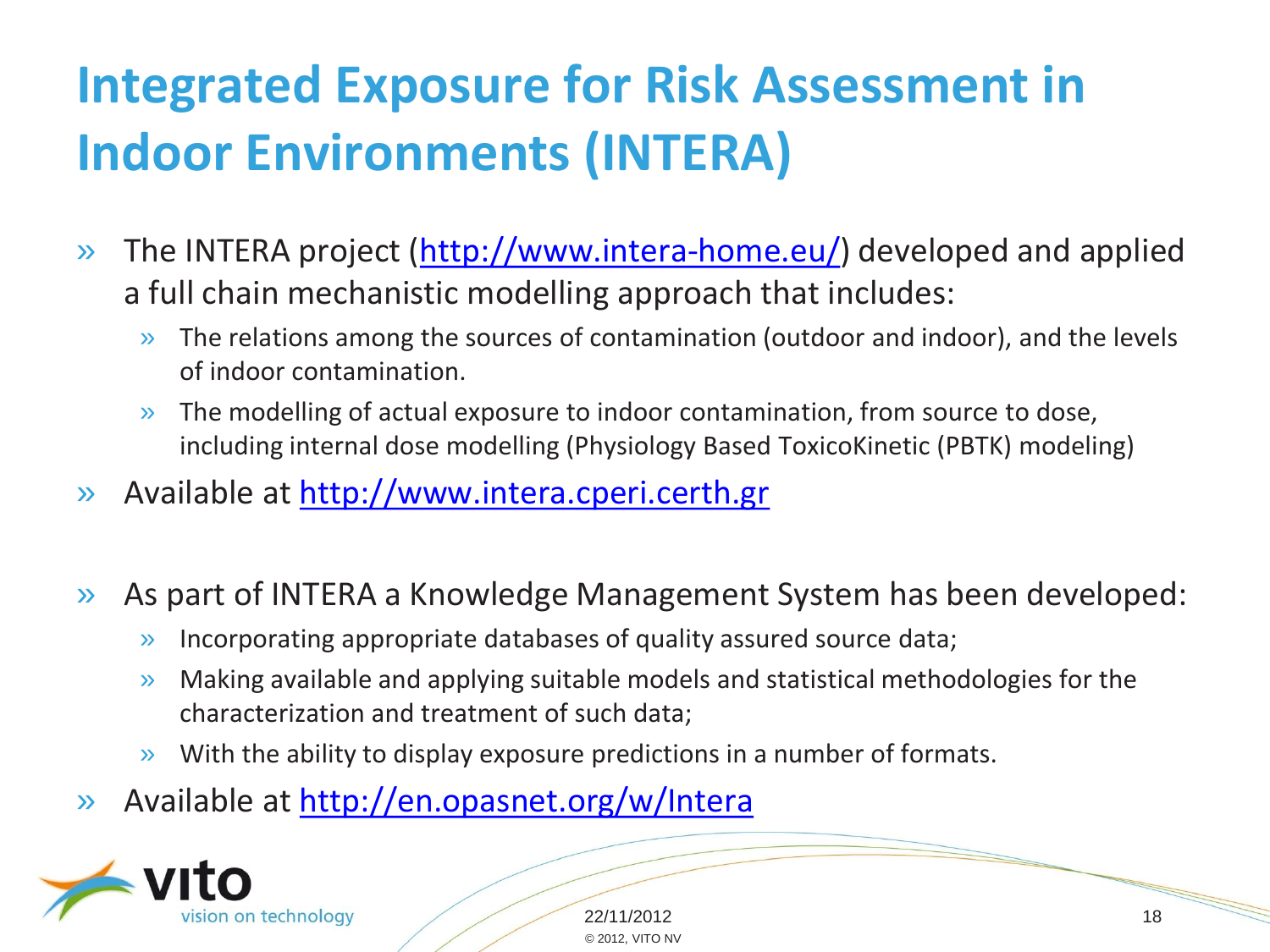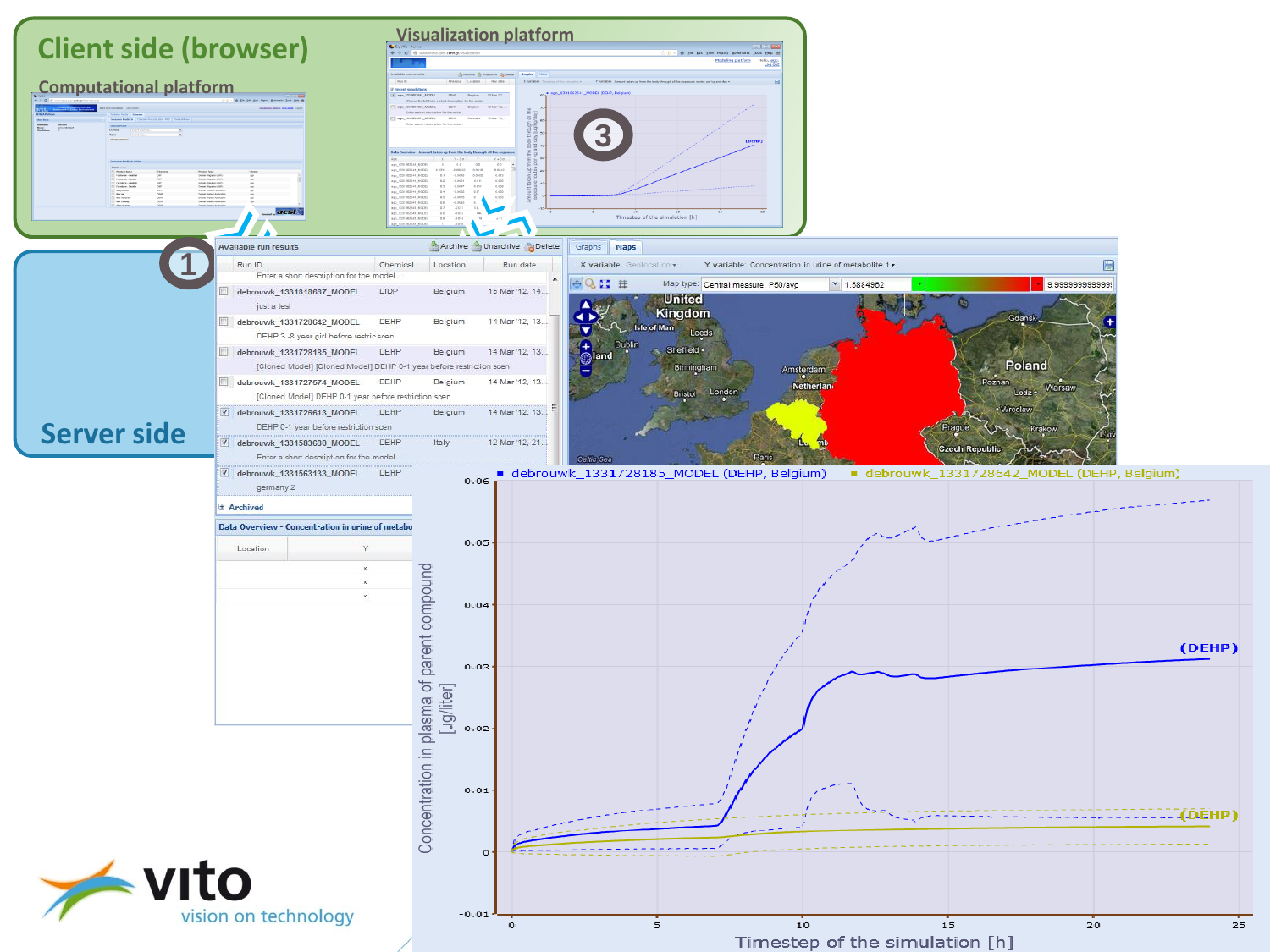#### **To conclude and continue**

- » Better and more integrated tools for tiered aggregate exposure assessment are needed to overcome the current difficulties when using different models for part of the aggregate exposure modelling.
- » More data is needed in many cases, for instance for model parameterization and verifying the aggregate exposure assessment.
- » Try developing research to differentiate the exposure assessment between children and adults.
- » In the longer term all knowledge and tools, including aggregate exposure tools, should be integrated in an overall framework to characterize the exposome.



22/11/2012 20 © 2012, VITO NV